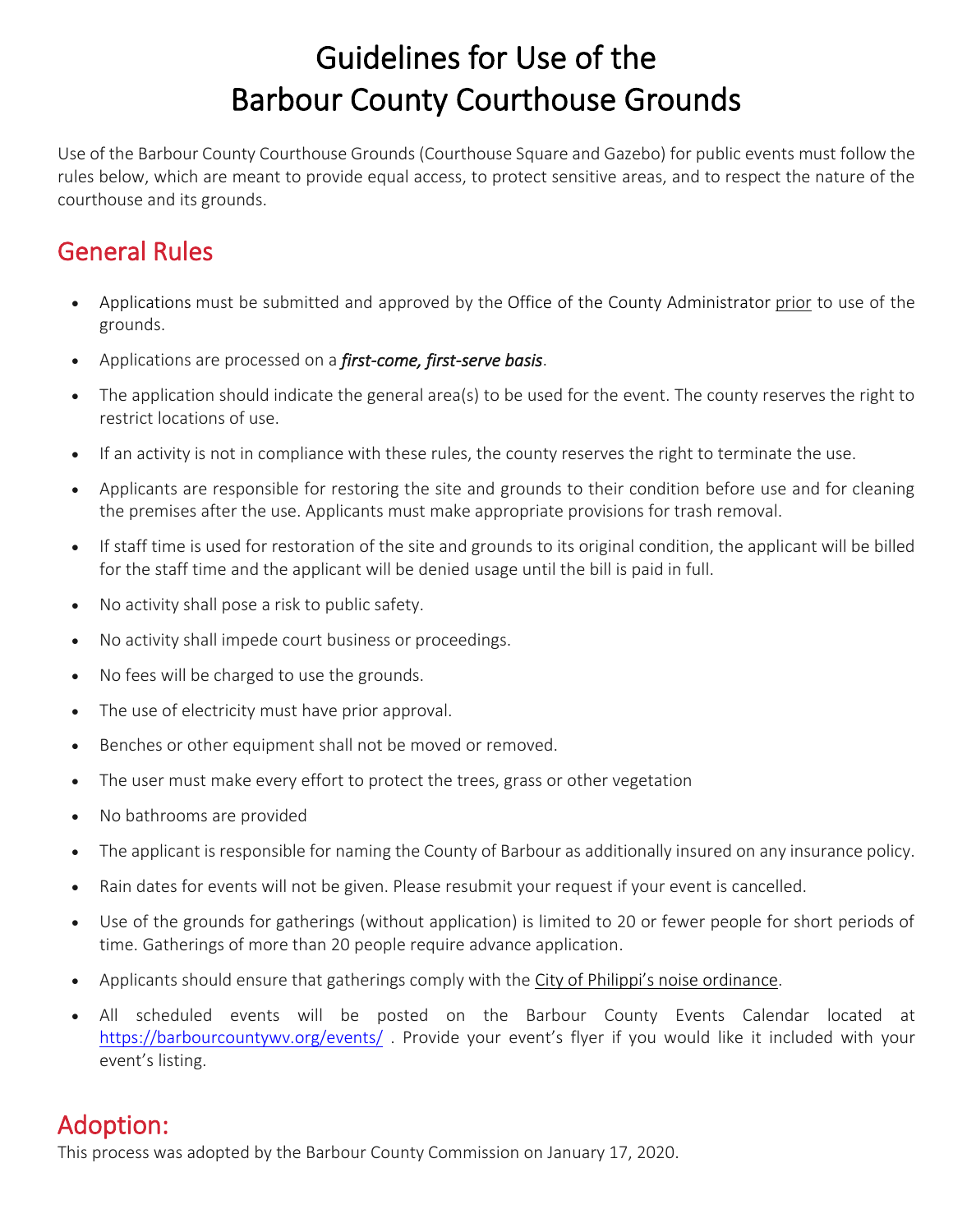### APPLICATION FOR USE OF BARBOUR COUNTY COURTHOUSE GROUNDS

| ,我们也不会有什么。""我们的人,我们也不会有什么?""我们的人,我们也不会有什么?""我们的人,我们也不会有什么?""我们的人,我们也不会有什么?""我们的人        |  |  |  |  |
|-----------------------------------------------------------------------------------------|--|--|--|--|
| Will your event require power?     Yes    <br>No                                        |  |  |  |  |
| Is the event open to the general public? $ $ $ $ Yes $ $<br>No                          |  |  |  |  |
| What equipment will be used on the Courthouse grounds? (Ex: chairs, tables, etc.)       |  |  |  |  |
|                                                                                         |  |  |  |  |
|                                                                                         |  |  |  |  |
| Will food be served for a fee?<br> Yes<br>No                                            |  |  |  |  |
| If yes, has the appropriate Health Department permit been obtained?<br>No<br><b>Yes</b> |  |  |  |  |
| Are you planning to publicize the event? $ $ Yes<br>No                                  |  |  |  |  |
| Has this group used Courthouse grounds for other events?<br>Yes<br>No                   |  |  |  |  |